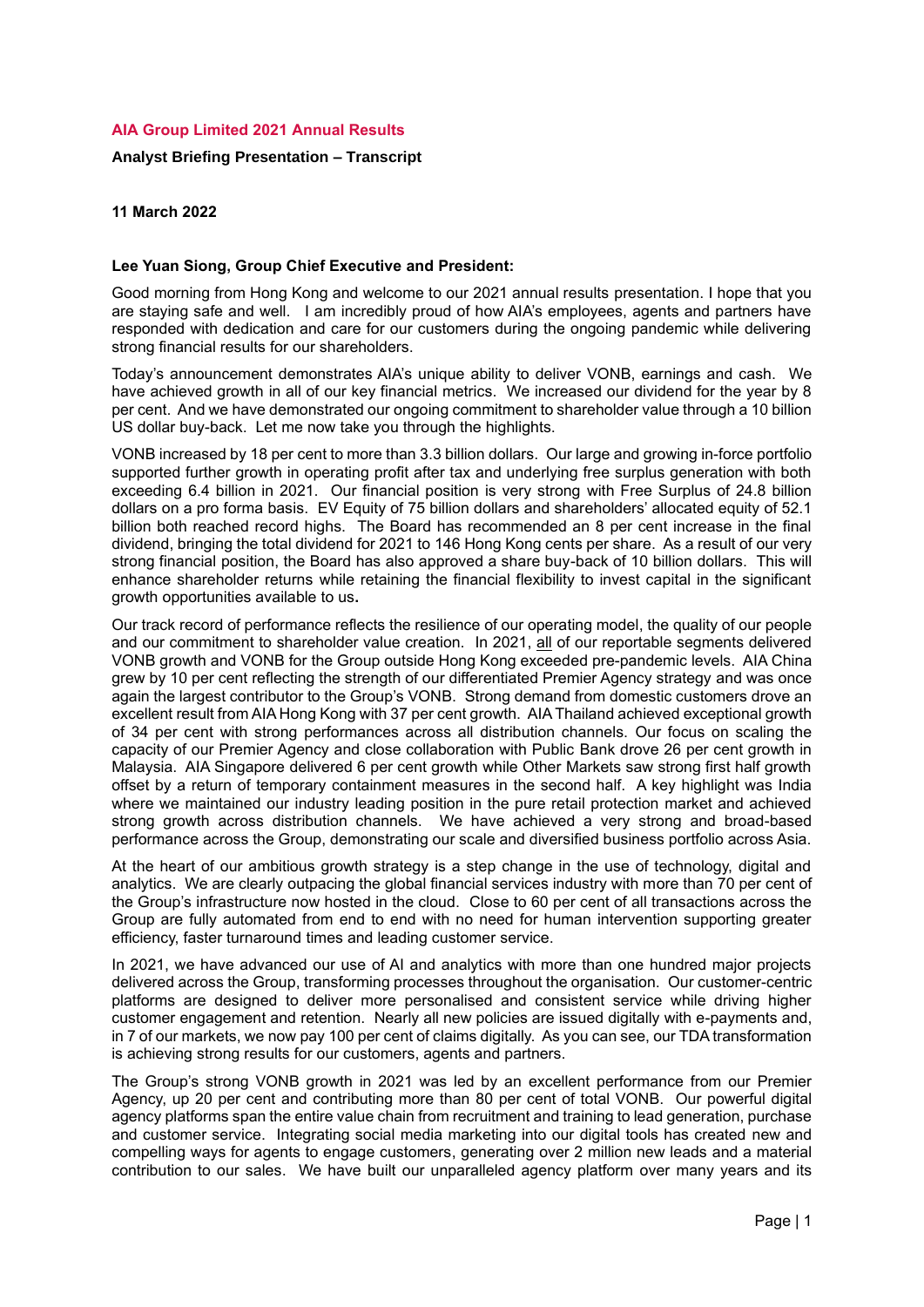superior quality is clear. Productivity, MDRT members and agency leaders all increased significantly in 2021 and our cutting-edge digital tools support the provision of high-quality advice as we elevate our standards ever higher.

The strength of our differentiated Premier Agency model stands out in Mainland China, where we have delivered substantial productivity improvements and higher agent incomes in 2021. Universal adoption of our advanced digital platforms drives higher productivity and efficiency, enabling faster scaling of our new operations while ensuring our strict quality standards are maintained. Our successful model, focused on long-term professional careers, delivers attractive income levels for agents, drawing highquality talent to AIA. While the market as a whole experienced headwinds in 2021, AIA China generated a significant increase in new recruits in the second half, successfully growing agent numbers.

Since our subsidiarisation in July 2020, our expansion into new geographies has been advancing at pace. We launched our Sichuan operation in March 2021 within just four months of receiving initial approval from the CBIRC and we have opened our newest branch in Hubei, the 8th largest province by GDP. I am also very pleased that the CBIRC has recently granted us approval to upgrade our operations in Tianjin and Shijiazhuang, enabling us to expand our presence through additional sales offices. We are making excellent progress as we replicate our highly successful expansion model, which delivered 74 percent growth across our new operations in 2021.

AIA has the scale, ambition and financial strength to invest in additional growth opportunities to accelerate our strategy. Last July we launched our 15-year exclusive partnership with The Bank of East Asia in Hong Kong and Mainland China, extending AIA's leading position in the Greater Bay Area. Our acquisition of Blue Cross advances our health and wellness strategy in Hong Kong and deepens our exclusive partnership with BEA by adding new AIA products. In January 2022, we completed the Group's investment in China Post Life, further increasing our exposure to the enormous growth opportunities in the Chinese life insurance market. Our team of experts is already in Beijing, helping to support CPL as they advance their strategic priorities and bring financial protection to the underpenetrated mass market in China. Separately, AIA China has signed a distribution agreement with Postal Savings Bank that covers our current geographical footprint which we will begin launching in the second quarter of this year. We also recently announced Amplify Health, our new digital Health InsurTech business.

This is the right time for AIA to play a leading role in transforming healthcare delivery across the region. Amplify Health accelerates AIA's Health & Wellness strategy and positions the Group to capture significant new opportunities from Asia's rapidly growing health market. Total health expenditure is expected to exceed 4 trillion dollars across our markets in 2030. The unprecedented combination of accelerated digital adoption, new advancements in HealthTech and significant unmet consumer demand underpin the tremendous strategic potential for Amplify Health.

This is the natural next step in AIA's journey from payor to partner. We are leveraging the powerful combination of AIA's strong brand, unrivalled distribution platform and execution capabilities with Discovery's proven technology, and more than three decades of health and wellness IP which Amplify Health will own across Asia. Our vision is to transform how individuals, corporates, payors, and providers experience health insurance and healthcare delivery, improving outcomes for patients and communities. I am confident that Amplify Health will provide yet another key competitive advantage for AIA, helping us to grow new business value and deliver financial benefits.

As the largest pan-Asian life and health insurer, we have a vital role to play in addressing material ESG issues to safeguard a better future for the societies in which we operate. The long-term nature of our products places sustainability at the forefront of what we do each and every day. We have committed to achieving net-zero greenhouse gas emissions by 2050, importantly we are working with the Science Based Targets initiative, to set ambitious emissions reduction targets using the latest climate science. Critical to this ambition is the sustainable deployment of our investment portfolio and I am proud that we have fully divested from coal, seven years ahead of schedule.

AIA's industry leadership and the progress we have made in a number of areas, including corporate governance, human capital and risk management, has earned us global recognition. As we support the transition to a better, more sustainable future, I am confident that there is much more we can do while helping millions more people live Healthier, Longer, Better Lives.

Garth will now take you through the details of our financial performance and our capital management plans.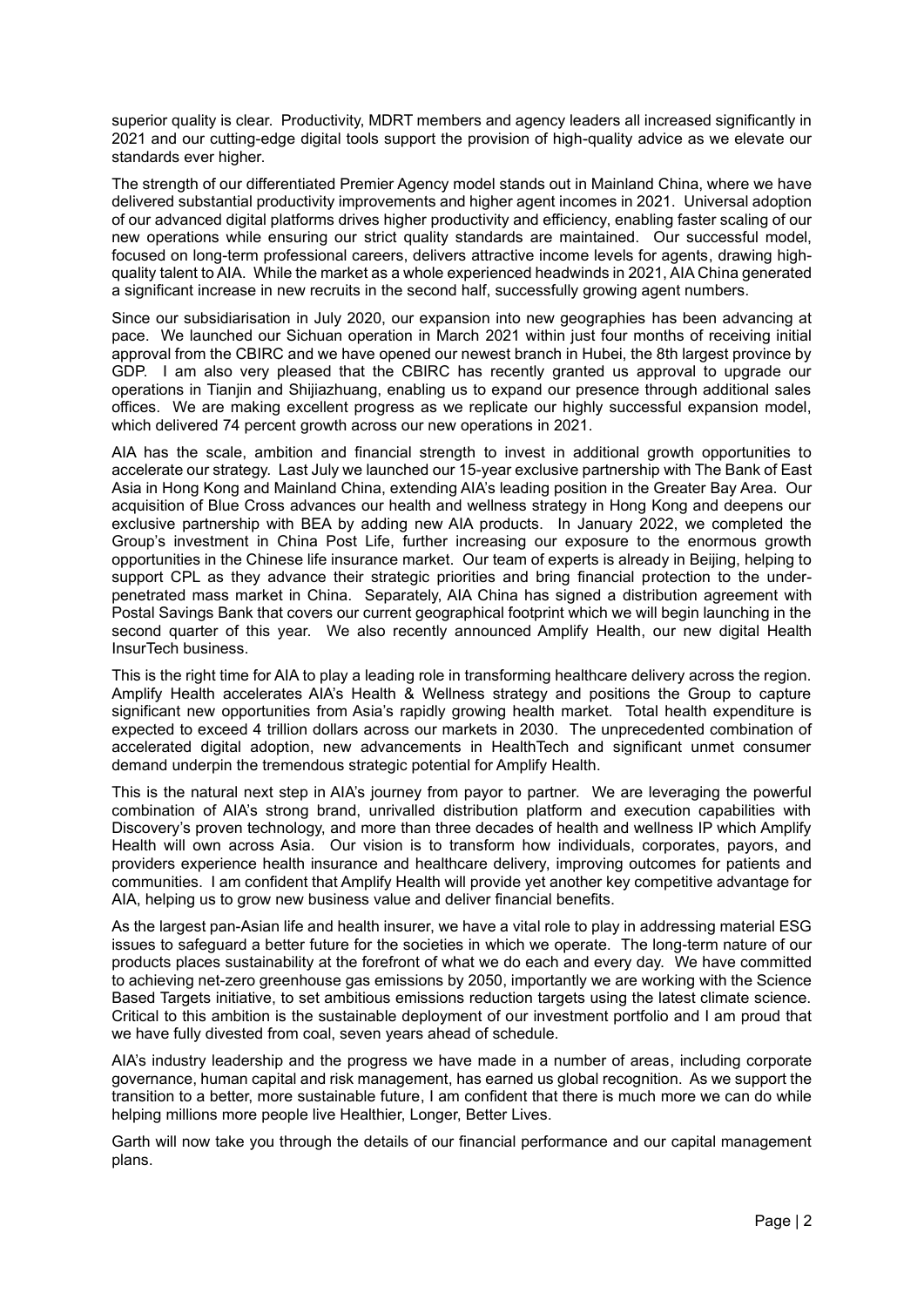## **Garth Jones, Group Chief Financial Officer:**

Thanks Yuan Siong, and good morning everyone.

In 2021, AIA has delivered a very strong and broad-based financial performance with growth across all our key financial metrics demonstrating our financial discipline and the power of AIA's unique business model that enables us to capture the immense growth opportunities across Asia and deliver superior shareholder value. Let me now take you through the results in more detail.

In 2021 the Group delivered very strong VONB growth of 18 per cent to more than 3.3 billion dollars. AIA China grew by 10 per cent, reflecting the strength of our differentiated Premier Agency strategy, which supported an increase in agent activity, productivity and incomes. Traditional protection products accounted for the majority of AIA China's VONB, with a regulatory change that took effect in February accelerating demand and weighting VONB more heavily towards the first quarter.

AIA Hong Kong grew by 37 per cent. This impressive growth came from our domestic customer segment supported by a higher margin with very strong performances in both our market-leading agency and our bancassurance channels. AIA Thailand also delivered across all channels, producing exceptional growth of 34 per cent, supported by our proactive shift in product mix to protection focused unit-linked products that drove a substantial increase in VONB margin. In Singapore, restrictions on inbranch meetings and international travel affected the bancassurance channel. However the adoption of digital tools helped agency deliver double-digit growth in sales and 6 per cent VONB growth overall. AIA Malaysia delivered excellent growth of 26 per cent, supported by strong results from both agency and bancassurance. VONB for Other Markets increased in 2021 as double-digit growth in the first half was moderated due to strict pandemic containment measures in the latter part of the year.

All of our reportable segments grew on a comparable basis and VONB for the Group outside Hong Kong exceeded pre-pandemic levels. We actively assess product dynamics to deploy capital based on the ability to create value for shareholders over the long term.

Strong growth was supported by an increase in VONB margin of 6.7 percentage points to 59.3 per cent as a result of a positive shift in product mix, higher government bond yields and a reduction in acquisition expense overruns. Protection business accounted for 57 per cent of VONB while the share from unit-linked products increased to 14 per cent following the successful launch of new products in Thailand. PVNBP margin also increased to 10 per cent overall. These results demonstrate the high quality of our product portfolio, a key differentiator for AIA and a major factor in our confidence in the sustainability and resilience of the Group's future performance.

EV Equity increased by 16 per cent before shareholder dividends to a record high of 77.1 billion dollars. Very strong VONB growth and positive operating variances of 437 million dollars supported an increase in EV operating profit to 7.9 billion. Non-operating items added a further 2.0 billion in total, including 1.3 billion from positive capital market movements compared with our prudent basis. Closing EV Equity is shown after a further deduction of 4.4 billion dollars for additional capital and reserves and the present value of future unallocated Group Office expenses.

AIA's strong track record of positive operating experience demonstrates the prudence in our embedded value assumptions and the quality of our in-force business. We continued to benefit from favourable mortality and morbidity claims experience, which reverted to more normalised levels following unusually low medical claims in 2020 as a result of the pandemic. Expenses were broadly in line with assumptions while Persistency and Other Variances were positive. Overall, operating variances have added more than 3.6 billion dollars to EV since our IPO.

Our EV methodology uses spot market yields and trends over time to our long-term assumptions which aim to smooth out short-term volatility in markets. While AIA is not immune to capital market movements, you can see from the sensitivities that our financial results remain resilient against short-term market volatility. Higher yields have a positive impact on our earnings and cashflow while this is offset in the EV sensitivities shown by a corresponding increase in risk discount rates. We have a substantial allowance for risk in our discount rates including a risk premium of more than 500 basis points for the Group consistent with the levels used since IPO. You can see from the chart on the right that our assumptions have remained prudent over time.

Now moving to IFRS earnings.

The Group's operating profit after tax increased by 6 per cent to 6.4 billion dollars underpinned by our high-quality sources of earnings and proactive management of our growing in-force portfolio.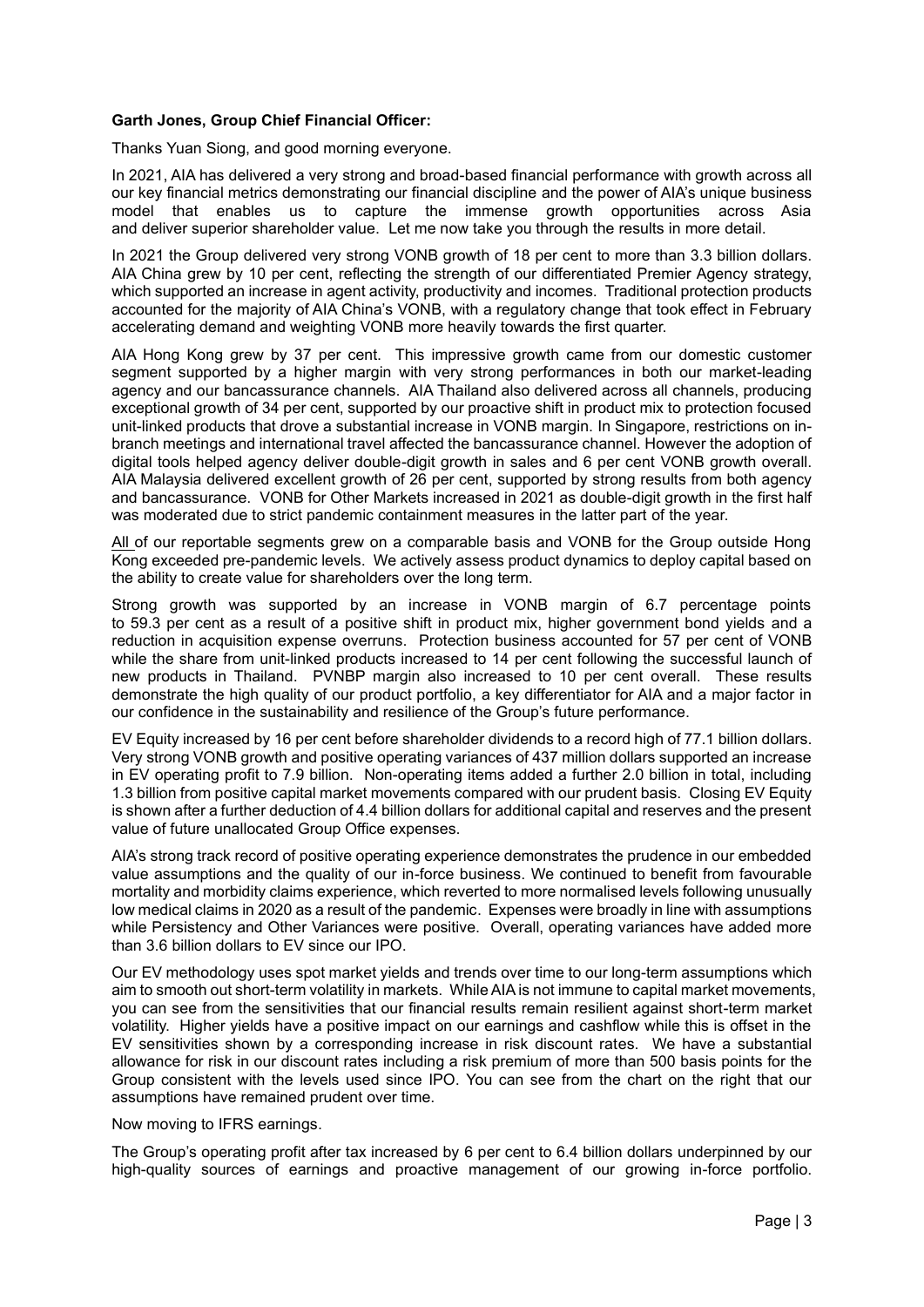Underlying OPAT growth was 9 per cent adjusting for withholding tax in China and normalising for the exceptional claims experience during the pandemic.

AIA Hong Kong grew by 4 per cent and exceeded 2.1 billion dollars. AIA China also increased by 4 per cent as underlying business growth was offset by withholding tax and exceptional medical claims. Excluding these items, OPAT grew by 10 per cent. Singapore and Malaysia delivered very strong growth of 13 per cent and 17 per cent while Thailand was broadly stable. Other Markets increased by 10 per cent as growth from our in-force portfolio was partially offset by increased mortality claims. As with VONB, our OPAT is well diversified across markets, with the four segments mainly covering South East Asia producing 44 per cent of the Group total. Our earnings are also diversified by source with insurance and fee-based profits accounting for close to 60 per cent.

Shareholders' allocated equity provides a clearer reflection of the underlying drivers of the change in equity, before the IFRS accounting treatment of bonds. Since IPO, shareholders' allocated equity has increased by more than 10 per cent per annum compound to 52.1 billion dollars and this is after dividend payments of 13 billion to shareholders. As you can see, cumulative net profit over time is very close to operating profit which has added around 47 billion dollars to shareholders' equity demonstrating our focus on long term profitable growth.

As you are aware, we will adopt IFRS 17 in our Group financial statements from 1 January 2023. We will continue to report OPAT and shareholders allocated equity measures under IFRS 17. The change in accounting standards does not affect the underlying economics of our business and consequently we expect no material change to our embedded value, cashflow or solvency metrics. We are highly advanced in our preparations, including systems and operations and we will provide you with further details later this year.

Finally, capital and dividends.

Maintaining a strong and resilient solvency position is fundamental to any insurance business. The LCSM is the Group's principal regulatory solvency measure taking a fully consolidated view of local business requirements. Our Cover Ratio increased to a very strong 399 per cent at the end of 2021. As usual we provide a reconciliation between LCSM Surplus and Free Surplus in the Appendix. The sensitivity of our LCSM cover ratio to both equity and interest rate movements is small, reflecting the resilience of our balance sheet and high-quality risk management.

Free surplus after adjustment for acquisitions increased by more than 8 billion dollars in 2021, before the payment of shareholder dividends. Underlying free surplus generation increased by 8 per cent to 6.5 billion dollars. We reinvested a further 1.7 billion in growing our new business and also committed 2.4 billion to inorganic opportunities through our investments in China Post Life and the BEA partnership. Non-operating items increased free surplus by 4.0 billion, mainly from positive interest rate movements. Overall, free surplus increased to 17.0 billion dollars after the payment of shareholder dividends of 2.1 billion.

In 2021, we received clarity on three critical areas relating to regulatory capital. The first was the new Group-Wide Supervision framework. The second was the technical specifications for the new Riskbased Capital Basis that applies to our local Hong Kong business. While this is expected to take effect from 2024, AIA has applied for early adoption. And subject to regulatory approval, we expect to apply the new basis from the beginning of 2022. Finally, C-ROSS II in Mainland China became effective from the first quarter. AIA China remains financially very strong under the new regime with no material changes to either EV or VONB as a result.

Together, these developments mean that the regulatory solvency for our key businesses will now be risk-based and more closely aligned to the economics of how we manage our business while providing greater clarity on the Group's capital position.

On this slide, we show the pro forma effect of the move to Hong Kong RBC on the Group's financial metrics. Free Surplus increases by 7.8 billion as our liabilities are now calculated on a best estimate basis while our Required Capital increases by 2.8 billion dollars as we move to an explicit allowance for risk. The Group's Adjusted Net Worth increases by 10.6 billion dollars, being the sum of free surplus and required capital. Value of In-Force reduces by 7.4 billion as the reduction in liabilities accelerates future distributable earnings into free surplus. This means that underlying free surplus generation will reduce by around 500 million dollars in 2022 but lower new business strain in Hong Kong is expected to partly offset this. We do not expect a material change to the VONB because of the short payback periods in Hong Kong and the RBC regime has no impact on IFRS metrics. Overall, our embedded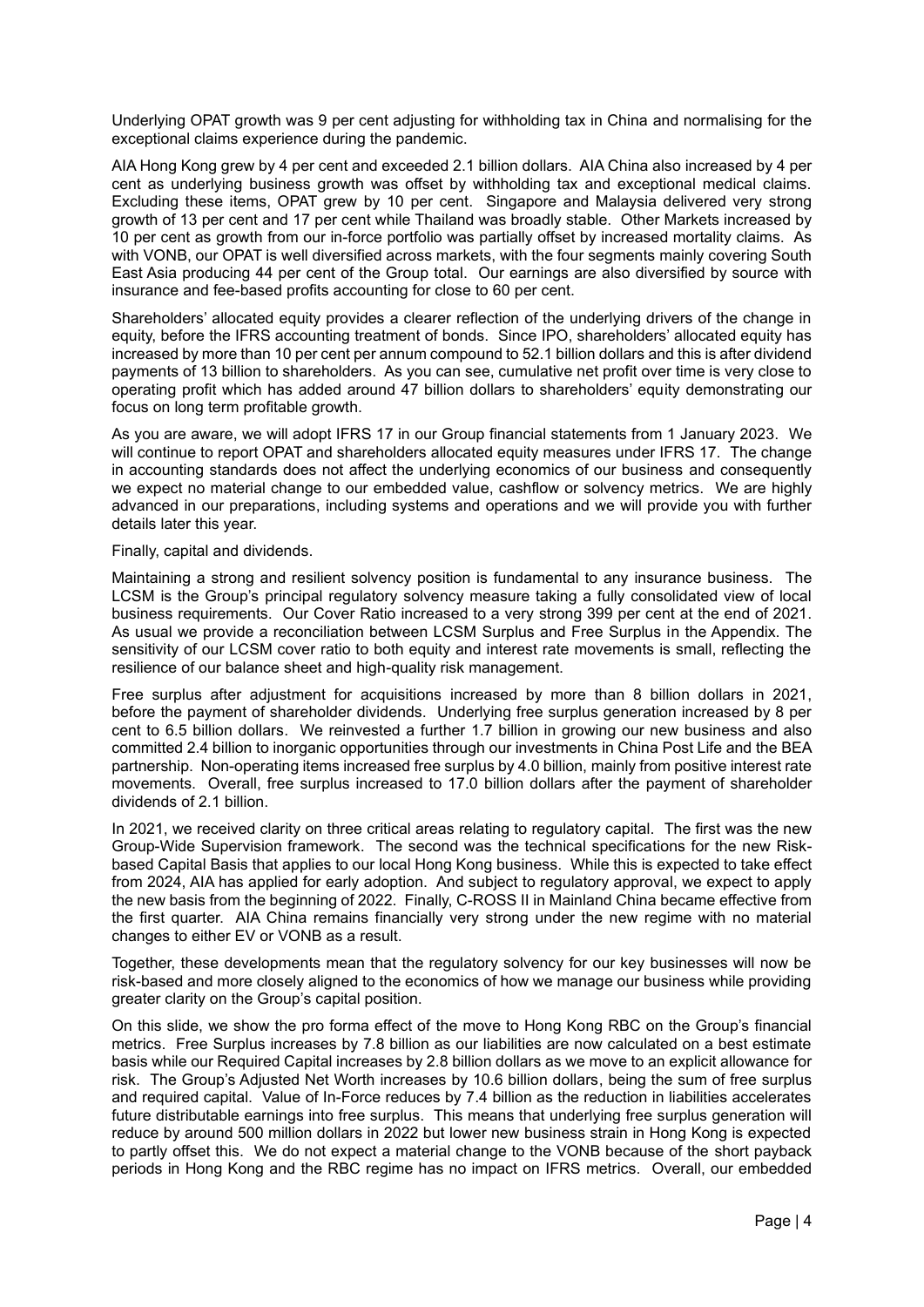value increases by 3.3 billion dollars on a pro forma basis at 31 December 2021.

At the interim results, I said that we would come back and provide an update on our capital management plans. We follow a robust internal capital management framework. Backed by our financial discipline, our unwavering focus on profitable growth has delivered substantial free surplus generation. We look to return capital to shareholders that is surplus to our needs while retaining sufficient financial flexibility to capture our huge growth opportunities and pay prudent, sustainable and progressive dividends for shareholders. We believe that AIA's ability to deliver across growth, earnings and cash sets us apart from our competitors.

Our ongoing financial discipline has delivered growing in-force cash generation and a very strong balance sheet. On a pro forma basis, our LCSM Cover Ratio under the HK RBC regime is more than 400 per cent. We have a very strong financial strength rating with robust liquidity and diversified funding sources. A key measure for shareholders is Free Surplus, which represents shareholder capital that is available to absorb stresses and to fund future organic and inorganic growth. Over time, the increase in Free Surplus and Required Capital has broadly followed the growth in our balance sheet while our financial discipline has driven resilience providing AIA with significant financial flexibility. As you can see, AIA's financial position is very strong across all of our key measures.

With the highly attractive economics available to us, our main priority is to grow new business. Since IPO, we have delivered superior profitable growth with VONB increasing by over 5 times. Through the ongoing financial management of our business, we have steadily improved both the returns on capital and the capital efficiency of the business we are writing. Our new business investment as a percentage of VONB has reduced from 144 per cent to 51 per cent and we have consistently achieved IRRs of well over 20 per cent and with shorter payback periods. We have a high-quality and diversified product mix with virtually all of our VONB coming from traditional protection and long-term regular premium savings. And successive cohorts of profitable new business have consistently produced strong growth in earnings and cash generation over time.

We have increased the annual shareholder dividend by 4.4 times since our first dividend in 2011. And for 2021, the Board has recommended an increase of 8 per cent in the final dividend bringing the total dividend for the year to 146 Hong Kong cents per share, also up 8 per cent. The Board will continue to follow AIA's established prudent, sustainable and progressive dividend policy, allowing for future growth opportunities and the financial flexibility of the Group.

The consistent execution of our profitable growth model and our financial discipline have generated close to 55 billion of additional free surplus since IPO. While our focus continues to be on profitable organic growth, with 16 billion invested in new business, we have the financial capacity to take advantage of inorganic opportunities.

We maintain an active yet highly selective approach to identifying investments that accelerate our strategic priorities, strengthen our competitive advantages and provide us with access to new and adjacent value pools. Since IPO, over 6 billion dollars of strategic investments and partnerships helped accelerate our growth and strengthen our market-leading position. This includes 2.4 billion dollars invested in 2021, including our investment in China Post Life and our strategic bancassurance partnership with BEA. Our unique business model and financial discipline have enabled us to do all of this and pay 13.0 billion of dividends while growing Free Surplus to 24.8 billion on a pro forma basis.

The Board has approved a return of capital to shareholders of up to 10 billion over three years through a share buy-back programme. This represents accumulated capital that is surplus to our needs while retaining the financial strength and flexibility that allows AIA to continue investing in the significant opportunities available to us. We expect to commence the programme as soon as practical following this announcement. We will periodically assess the Group's ongoing capital needs as we aim to deliver sustainable and optimal returns to our shareholders.

In conclusion, the Group has produced another very strong set of results in 2021 delivering growth, earnings and cash. VONB was up by 18 per cent with growth in all of our reportable segments.We increased our dividend for the year by 8 per cent. And we have reinforced our ongoing commitment to our shareholders through a 10 billion-dollar buy-back.

Our results once again demonstrate the unique qualities of AIA. I will now hand back to Yuan Siong.

### **Lee Yuan Siong, Group Chief Executive:**

Thank you, Garth.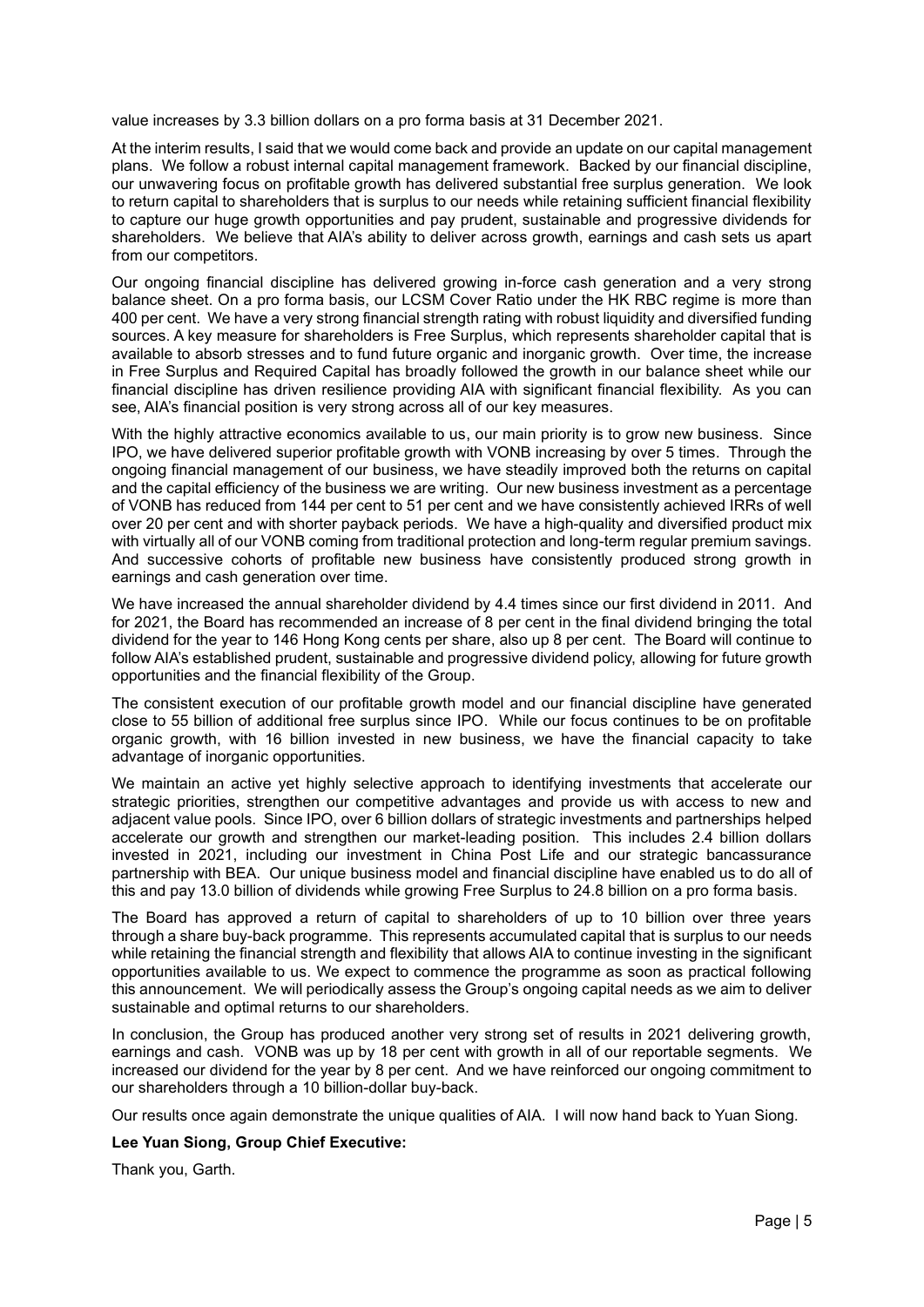AIA's 100 per cent focus on Asia and our ownership structures allow us to capture the full economics of growth for our shareholders in the world's most attractive region for life insurance. Asia's long-term prospects remain strong and resilient driving unprecedented wealth creation.

AIA has leading and differentiated businesses across markets where the middle-class population is forecast to rise to 2.6 billion by 2030. The compounding of rapid economic growth, increasing affluence, growing healthcare spend, and ageing populations generates immense potential for life, health, wellness and retirement solutions.

The COVID-19 pandemic has accelerated many of these structural trends and brought financial protection, personal health and wellness top of mind. Consumers are increasingly using digital and online capabilities in their daily lives, helping drive strong demand and engagement with our Health & Wellness propositions, including AIA Vitality. Our strategy is fully aligned with the structural drivers of growth, enabling us to build on our strong track record and deliver sustainable shareholder value.

Let me take you through how we are capturing the opportunities available to AIA on a regional basis starting with ASEAN. We see enormous growth potential for our businesses across ASEAN. AIA has a long history in this part of Asia with significant scale in each of our markets. Thailand, Singapore and Malaysia together contribute one-third of the Group's VONB. Adding Vietnam, Indonesia and the Philippines, AIA ranks number one by total ANP.

We have built a multi-channel distribution platform that is able to leverage the tremendous potential of these markets. In 2021, our Premier Agency grew VONB by more than 20 per cent and we also achieved very strong growth from our network of leading local bank partners. Thanks to our significant TDA investments, we have a modern technology platform and powerful digital and AI tools that allow us to accelerate processes throughout our business and deliver very strong results. I am confident that AIA is in prime position to build on our strengths, seize the enormous opportunities of ASEAN and deliver superior profitable growth.

India is an exceptional long-term opportunity for AIA and our joint venture with Tata has a highly focused and differentiated multi-channel distribution strategy. By 2030, India's middle-class population will double in size to more than one billion. Rising wealth and healthcare costs are driving increased life insurance demand and coverage is still very low.

Tata-AIA is the industry leader in retail protection. With a focus on quality and a highly digitalised business model, we have delivered excellent VONB growth through the pandemic. We are making strong progress in scaling our high-quality Premier Agency model in India, leveraging technology to expand geographically and we established over 100 digitally-enabled agency offices in 2021.

Complementary to our leading agency, we have a diverse partnership business including leading banks, brokers and digital platforms. Leveraging TDA, we provide seamless connectivity and a best-in-class customer experience driving our growing success across our partnerships. Tata AIA is well-positioned to capture India's massive long-term potential through our high-quality, multi-channel distribution strategy.

AIA has unrivalled capabilities to meet the growing needs for life and health insurance in Hong Kong and the Greater Bay Area. AIA Hong Kong is the number one MDRT company in the world with 29 per cent of our agents MDRT members. In 2021, we delivered growth in the number of active agents, higher productivity and increased agent incomes. We also significantly grew the number of agency leaders, expanding our capacity for future agency growth and activity management.

In Macau, sales to Mainland Chinese visitors more than doubled as a result of increased travel. AIA ranks in the top three for agency new business in the GBA cities in Guangdong province and we are the clear leader in Hong Kong and Macau.

Our new partnership with The Bank of East Asia further strengthens AIA's position in the region, and our acquisition of Blue Cross expands our healthcare ecosystem, increasing customer engagement and providing new cross-selling opportunities. The GBA offers huge potential and we have a unique advantage with 100 per cent ownership of all our operations, enabling our shareholders to fully benefit from the growth prospects of this dynamic region.

Finally, in Mainland China we remain confident in the substantial growth drivers that make this one of the most attractive markets in the world for life and health insurance. We continue to see significant potential from the expansion of middle-class consumers and unprecedented wealth creation compounded by exceptionally low insurance coverage. But you need the right business model to